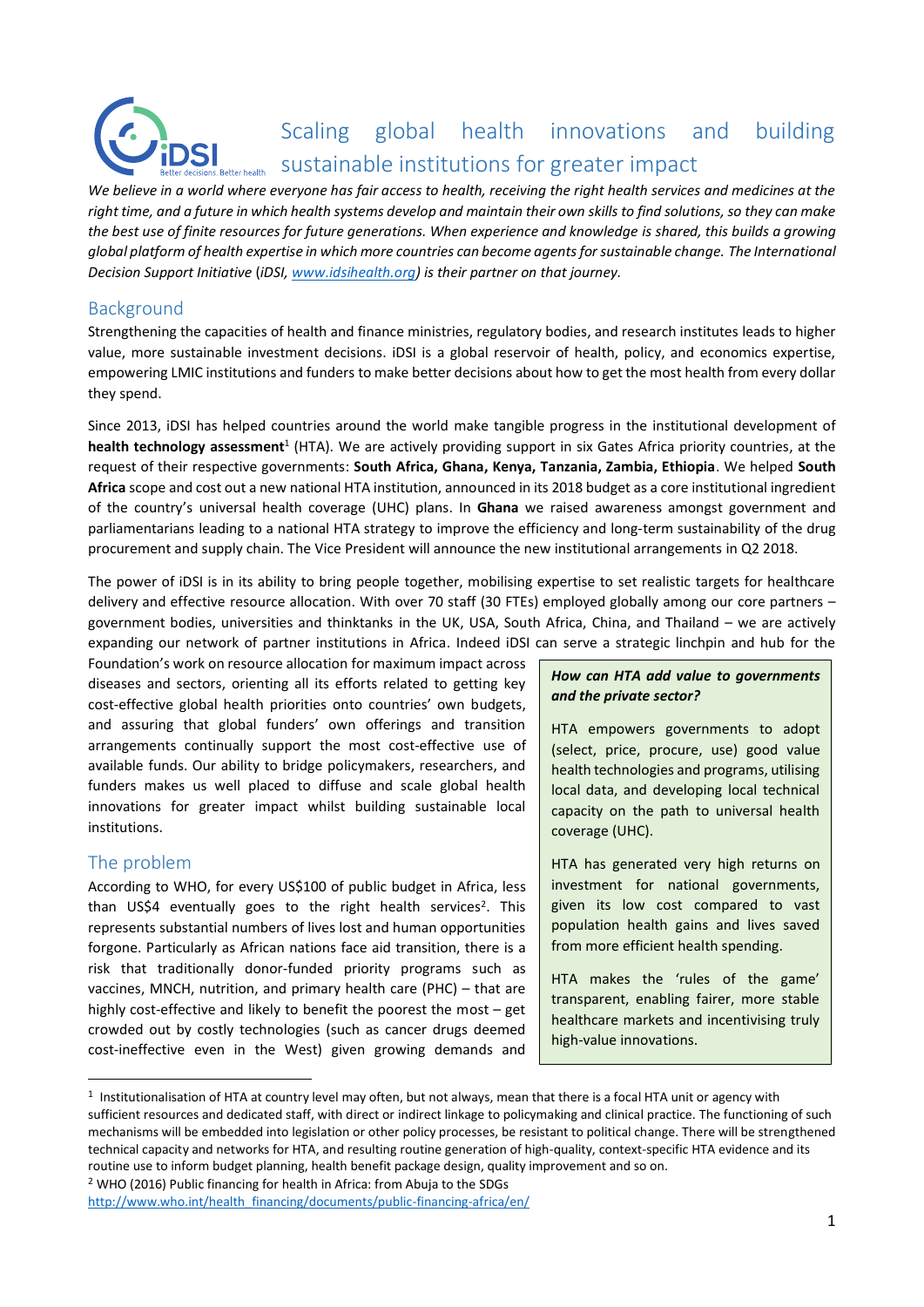pressing budget constraints. Imperfect and poorly regulated healthcare markets exacerbate the problem, and health ministries and payers often lack the data or knowhow to be able to negotiate better prices for essential healthcare commodities. More health financing alone is not the solution, and countries will require the capacities to make the right choices and to procure their own health interventions at sustainable cost.

The Foundation has contributed to key health innovations and progress on development indicators across Africa, through its spectrum of R&D, data, technical assistance, and implementation initiatives. How does it all fit together, how can lessons be disseminated and successful initiatives scaled up regionally? With multiple funding replenishments at stake and as BMGF and other funders depart, who will be at the frontline and accountable for a transition country's decision to maintain or defund a previously donor-funded activity?

## How iDSI can help

We can provide an end-to-end solution for the Foundation that translates data and knowledge into practice, ensuring that both upstream R&D and downstream implementation initiatives attend to value-for-money considerations, connecting with country government resource allocation in Africa at every moment.

- **1. Strengthening health systems and institutions**: HTA identifies cost-effective interventions and embeds them into reimbursement, enabling routine implementation at scale. We work with national governments to pursue HTA entry points, e.g. co-producing demonstration analyses to inform specific priority-setting decisions for high-burden diseases. Through this process we establish robust governance arrangements and technical methods for agenda setting, health economic evaluation, stakeholder and industry engagement, such that cost-effective and affordable policy decisions become the norm.
	- **Ghana**: iDSI worked with the MOH on a market-shaping cost-effectiveness review of hypertension drugs. With this information, the government's enhanced bargaining power meant it could negotiate a potential 10% price reduction in line with UK generics pricing, saving the National Health Insurance Fund over US\$5.6m per year – enough to treat all Ghanaians with untreated hypertension 4 times over. The Minister of Health has now endorsed a national HTA strategy, establishing its role in supply chains and procurement; relevant legislation is due to pass soon as set out by the Deputy CEO of the NHIA and the head of the drugs programme at MOH (see HTAi Conference panel, [here\)](https://www.dropbox.com/s/jd39fplrhtlntnq/HTAi%202018%20Ghana%20panel%20-%20final%20slideset%205%20june.pptx?dl=0). We look to deepen our engagement with the MOH on the institutional setup for HTA, joining forces with Norwegian expertise (NIPH, through NORAD support), and assuring long-term sustainability of the insurance fund.



*Figure 1 – Past (iDSI2: 2015 – 2018) and projected progress (2019 – ) the journeys of Ghana, Kenya, and South Africa towards institutionalising HTA for UHC.*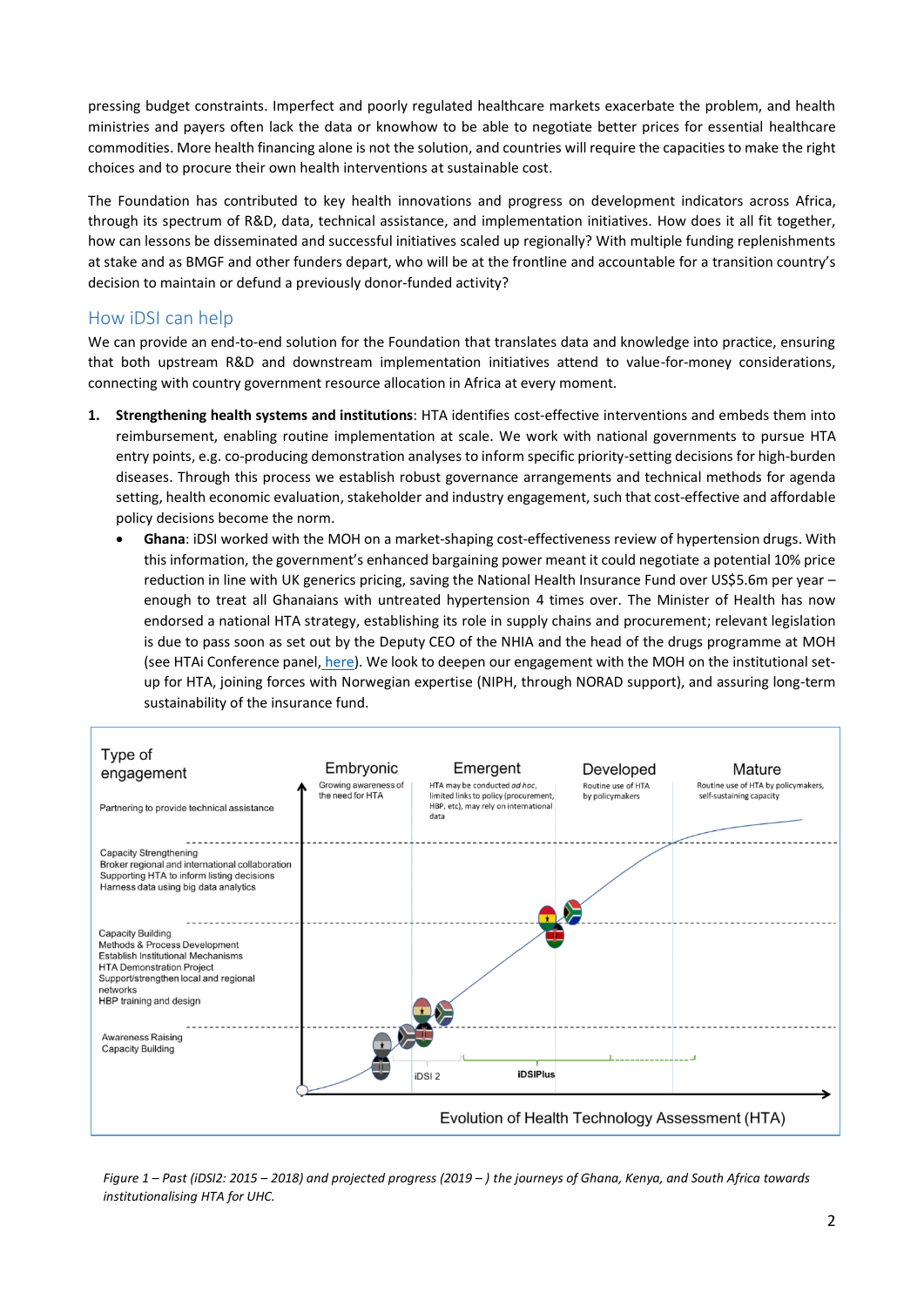

*Figure 2. The Indian government's hub-and-spoke model of HTA. Adapted from [http://www.nirt.res.in/events/2018/e-](http://www.nirt.res.in/events/2018/e-News%20Letter%20january%202018.pdf)[News%20Letter%20january%202018.pdf](http://www.nirt.res.in/events/2018/e-News%20Letter%20january%202018.pdf)*

• **South Africa:** iDSI handheld the National Department of Health to lay the groundwork for a national HTA unit, including advising on institutional and operational models, [budgeting,](https://www.dropbox.com/s/g2re1bkbxvvb0ht/Copy%20of%20HTA%20proposal%20budget%20v3.1%20-%20not%20submitted.xlsx?dl=0) and HR requirements. In the 2018 Budget, the Treasury has committed 368m rand (US\$28.7m) which includes an amount for creating the HTA unit. We are working with iDSI core partner PRICELESS SA and CHAI to support its establishment.

*Context matters.* Appropriate institutional arrangements for each country will vary depending on policy contexts, and iDSI will adopt a flexible approach to technical assistance, drawing lessons from our body of research and case studies on the [political economy and institutional preconditions](https://www.dropbox.com/sh/ieb1bivl7y87bvn/AADR17WMkSGc_z9EV9gOziiNa?dl=0) for evidenceinformed priority-setting.

In federal states such as **Kenya** and **Nigeria**, institutionalisation efforts could for instance be modelled on the hub-and-spokes approach adopted by India (Figure 2) - at the national level, iDSI supported raising senior political buy-in and establishing national norms and regulatory frameworks; whilst working with States to implement HTA processes and decisions on the ground and develop health economics research and operational

capacity among centres of excellence. All our capacity-building solutions are context-specific and accounts for each country's positioning in the trajectory of institutionalising HTA for UHC (see Figure 1).

**2. Strengthening capacities:** Different actors in the health system have different capacity needs for generating, using and diffusing knowledge and data for policy decisions.

Our target audiences will range from government ministries and agencies, local centres of excellence, regional intermediaries, to the media and organisations representing civil society and patients, who will ultimately be the ones affected by life-and-death decisions. We try to engage with all different players through tool development, technical support and on the job training, dedicated networking and South-South knowledge sharing events and awareness raising for key decision maker groups.

Regional diffusion will be critical for HTA to deliver on its promise across the continent and ought to be well-coordinated with other parallel initiatives including **WHO (AFRO)** and Foundation's efforts on **Africa Medicines Regulatory Harmonization** and the newly funded work on strategic purchasing through **SPARC** (drawing on our experience in convening the CGD Working Group on Procurement). And whilst investment decisions are ultimately local, sharing of models and analyses will help to catalyse evidence use through the spoke-and-hub model.

**3. Contextualising and translating data:** iDSI will work with global and country-level data initiatives, ensuring that their outputs are fit-for-purpose for and get translated to policy.

We will collaborate with the Institute of Health Metrics and Evaluation (IHME) in countries of mutual interest – **Ethiopia**  and **Kenya** – to establish or support HTA agencies and influence budget allocation, using burden of disease data to scope out and inform cost-effectiveness studies, quick medicines list reviews, priority-setting process pilots and related. iDSI can provide feedback from counterparts on data and statistics that could be useful to IHME. Robust M&E of our joint work as a means to influencing country decision-making will be important to learn lessons to facilitate scaling up for future data efforts.

In addition, iDSI and IHME will work together (discussions underway) on influencing funders and country investment cases, through informing infectious disease modelling consortia efforts. We have a particular strength on the latter as the iDSI Secretariat is based at Imperial College which houses both the Gates-funded HIV Modelling Consortium and Gavi's [Vaccine Impact Modelling Consortium.](http://www.imperial.ac.uk/school-public-health/infectious-disease-epidemiology/themes/vaccine-and-intervention-research/vimc/)

All of this work will be diffused at the global and regional levels via dissemination events and joint publications, drawing on regional intermediaries in Africa to ensure that the key messages reach the right audiences.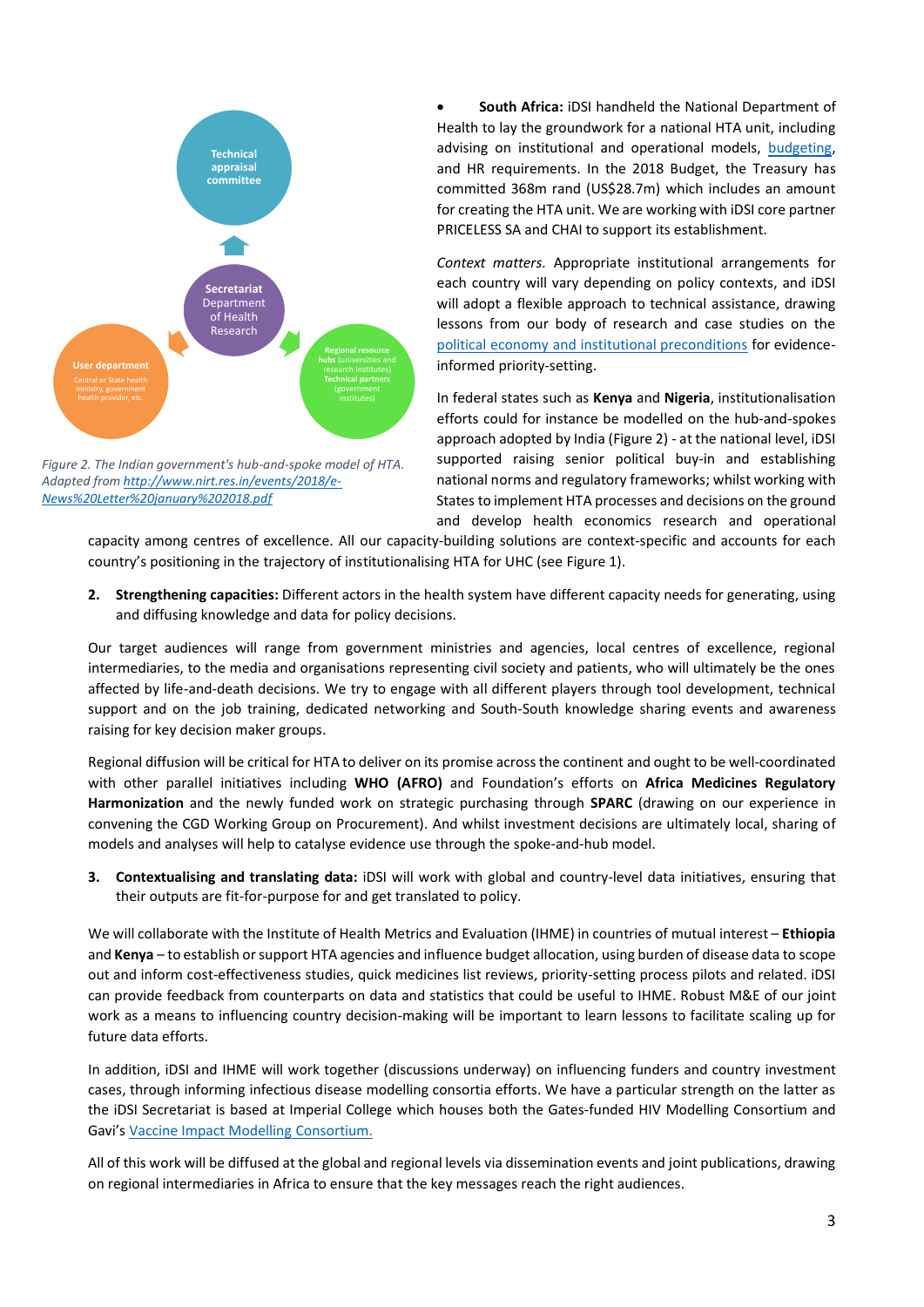

*Figure 3. INNE framework applied to iDSI stakeholders and capacity-building activities. Li et al (2017) F1000Research. 6:231 (doi: 10.12688/f1000research.10966.1)*

**4. Leveraging external financing mechanisms:** In addition to building crucial domestic HTA capacity over the mediumlong term, iDSI can also support LICs and transitioning MICs to exert direct influence on funder priorities. This is key to consolidation of the MDGs with SDGs.

iDSI can work closely with the various Gates teams and local partners on preparing and optimising Global Financing Facility (GFF) investment cases for performance and scale – drawing on HTA principles and methods – in MNCH and nutrition. This will enhance chances of GFF success in countries such as **Burkina Faso** and **Kenya**, where we are actively exploring collaboration with the World Bank and WHO AFRO. In addition, iDSI is in the process of requesting funding from Gavi to support work with the ITAGI in **Zambia**.

• **Kenya:** With BMGF and DFID support, iDSI is working with GFATM and Unitaid to identify cost-effective delivery platforms for the national scale-up of a novel first-line HIV treatment (dolutegravir). This has led to significant government interest as the President has committed to ramping up UHC, with the MOH requesting iDSI support (including via the Ministry of Public Health, Thailand, a core partner of iDSI) to apply HTA principles and methods to the National Health Insurance Fund. We are actively involved with local partners (e.g. KEMRI, University of Nairobi) and global players (WHO, World Bank [WB], USAID) in the process and methods used for adjusting the health benefit package (HBP). This will begin with current coverage review, review of the Essential Medicines List and procurement, and cost drivers all drawing on the soon to be launched four-county pilots. To catalyse change, we have been working closely with KEMRI to inform the TORs of the UHC Secretariat. Following a direct request from the Cabinet Secretary for Health, iDSI has been coordinating with WHO, WB and others to support the building of an organised, transparent and systematic process to guide decisions made by the HBP Advisory Panel.

### Modes of delivery and strategic collaborations

iDSI delivers practical support via various means: short-term visits to deliver targeted training workshops and providing hands-on 'learning by doing' support to country partners on a given project; longer term placement of consultants and advisers within LMIC partner institutions; institutional twinning; and the convening of regional and global networks and